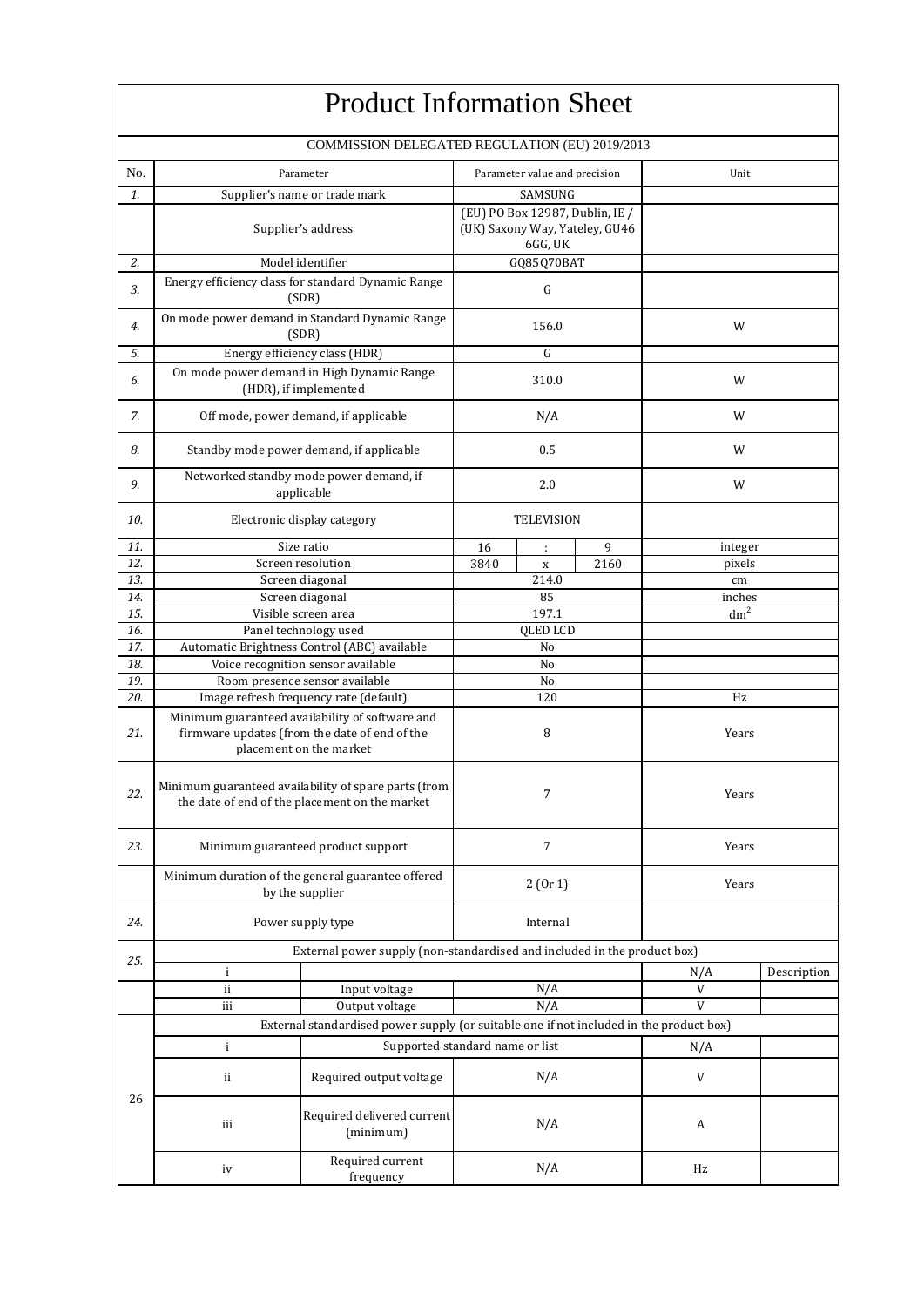| No. | BG                                                      |                                                                                                            |                                                             | ES                                                                   | CS                                                        |                                                                  | DA                                                           |                              | DE                                                         |                           | ET                                                          |                                          | EL                                                           |                              | FR                                                              |                                 |                                                       |                                 |                                                   |  |                       |  |
|-----|---------------------------------------------------------|------------------------------------------------------------------------------------------------------------|-------------------------------------------------------------|----------------------------------------------------------------------|-----------------------------------------------------------|------------------------------------------------------------------|--------------------------------------------------------------|------------------------------|------------------------------------------------------------|---------------------------|-------------------------------------------------------------|------------------------------------------|--------------------------------------------------------------|------------------------------|-----------------------------------------------------------------|---------------------------------|-------------------------------------------------------|---------------------------------|---------------------------------------------------|--|-----------------------|--|
|     |                                                         |                                                                                                            |                                                             | Наименование или търговск Nombre o marca del proveedor               |                                                           |                                                                  |                                                              |                              |                                                            |                           |                                                             | Název nebo ochranná známka<br>dodavatele |                                                              | Leverandørens navn eller     | Lieferanten                                                     |                                 | Name oder Handelsmarke des Tarnija nimi või kaubamärk |                                 | Όνομα/επωνυμία του προμηθ<br>ευτή ή εμπορικό σήμα |  | Nom du fournisseur ou |  |
|     | имарка на доставчика                                    |                                                                                                            |                                                             |                                                                      |                                                           |                                                                  |                                                              |                              |                                                            |                           |                                                             | varemærke                                |                                                              |                              |                                                                 |                                 |                                                       |                                 | marque commerciale                                |  |                       |  |
|     | Адрес на доставчика                                     |                                                                                                            |                                                             | Direcci ón del proveedor                                             |                                                           | Adresa dodavatele                                                |                                                              | Leverandørens adresse        |                                                            | Anschrift des Lieferanten |                                                             | Tarnija aadress                          |                                                              | Διεύθυνση προμηθευτή         |                                                                 | Adresse du fournisseur          |                                                       |                                 |                                                   |  |                       |  |
|     | Идентификатор на модела                                 |                                                                                                            | Identificador del modelo                                    |                                                                      |                                                           | Identifikační značka modelu                                      | Modellens identifikationskode                                |                              | Modellkennung                                              |                           | Mudelitähis                                                 |                                          | Αναγνωριστικό του μοντέλου                                   |                              | Référence du modèle                                             |                                 |                                                       |                                 |                                                   |  |                       |  |
|     |                                                         | Клас на енергийна ефективн                                                                                 | Clase de eficiencia energética                              |                                                                      |                                                           |                                                                  | Třída energetické účinnosti                                  |                              | Energieffektivitetsk-lasse i                               |                           | Energieeffizienzklasse bei                                  |                                          | Energiaklass standardse                                      |                              | Τάξη ενεργειακής απόδοσης γ                                     |                                 |                                                       | Classe d'efficacité énergétique |                                                   |  |                       |  |
|     | ен обхват (SDR)                                         | ост при стандартен динамич                                                                                 | para el rango din ámico normal<br>(SDR)                     |                                                                      | u standardního dynamického<br>rozsahu (SDR)               |                                                                  | standard dynamikområde<br>(SDR)                              |                              | Standard-Dynamikumfang<br>(SDR)                            |                           | heledusvahemiku (SDR) puhul                                 |                                          | α τυπικό δυναμικό εύρος<br>(SDR)                             |                              | pour la gamme dynamique<br>standard (SDR)                       |                                 |                                                       |                                 |                                                   |  |                       |  |
|     |                                                         |                                                                                                            |                                                             |                                                                      |                                                           |                                                                  |                                                              |                              |                                                            |                           |                                                             |                                          |                                                              |                              |                                                                 |                                 |                                                       |                                 |                                                   |  |                       |  |
|     |                                                         | Консумирана мощност в реж                                                                                  |                                                             | Demanda de potencia en modo                                          | Příkon v zapnutém stavu u                                 |                                                                  | Effektforbrug i tændt tilstand                               |                              | Leistungsaufnahme im Ein-                                  |                           | Sisselülitatud seisundi                                     |                                          | ζήτηση ισχύος σε κατάσταση                                   |                              | Puissance appelée en mode                                       |                                 |                                                       |                                 |                                                   |  |                       |  |
|     | им "включен" при стандарте                              |                                                                                                            | encendido en el rango din á                                 |                                                                      | standardního dynamického                                  |                                                                  | standard dynamikområde                                       |                              | Zustand bei Standard-                                      |                           | energiatarbimine standardses                                |                                          | λειτουργίας για τυπικό δυναμι                                |                              | marche pour la gamme                                            |                                 |                                                       |                                 |                                                   |  |                       |  |
|     | н динамичен обхват (SDR)                                |                                                                                                            | mico normal (SDR)                                           |                                                                      | rozsahu (SDR)                                             |                                                                  | (SDR)                                                        |                              | Dynamikumfang (SDR)                                        |                           | heledusvahemikus (SDR)                                      |                                          | κό εύρος (SDR)                                               |                              | dynamique standard (SDR)                                        |                                 |                                                       |                                 |                                                   |  |                       |  |
|     |                                                         |                                                                                                            |                                                             |                                                                      |                                                           |                                                                  | Energieffektivitetsk-lasse                                   |                              | Energieeffizienzklasse (HDR)                               |                           | Energiatõhususe klass (HDR)                                 |                                          | Τάξη ενεργειακής απόδοσης                                    |                              |                                                                 | Classe d'efficacité énergétique |                                                       |                                 |                                                   |  |                       |  |
|     |                                                         | ост при голям динамичен об [HDR]                                                                           | Клас на енергийна ефективн Clase de eficiencia energética   |                                                                      | Třída energetické účinnosti<br>(HDR)                      |                                                                  | (HDR)                                                        |                              |                                                            |                           |                                                             |                                          | (HDR)                                                        |                              | (HDR)                                                           |                                 |                                                       |                                 |                                                   |  |                       |  |
|     | кват (HDR)                                              |                                                                                                            |                                                             |                                                                      |                                                           |                                                                  | Effektforbrug i tændt tilstand i                             |                              |                                                            |                           |                                                             |                                          |                                                              |                              |                                                                 |                                 |                                                       |                                 |                                                   |  |                       |  |
|     |                                                         | Консумирана мощност в реж Demanda de potencia en<br>им "включен" при голям дин modo encendido para el alto |                                                             |                                                                      | Příkon v zapnutém stavu u<br>vysokého dynamického         |                                                                  | højt dynamikområde (HDR),                                    |                              | Leistungsaufnahme im Ein-<br>Zustand bei hohem             |                           | Sisselülitatud seisundi<br>energiatarhimine laiendatud      |                                          | Ζήτηση ισχύος σε κατάσταση<br>λειτουργίας, σε υψηλό δυναμι   |                              | Puissance appelée en mode<br>marche pour la haute gamme         |                                 |                                                       |                                 |                                                   |  |                       |  |
|     | амичен обхват (HDR), ако та<br>къв е налице             |                                                                                                            | rango dinámico (HDR), si se<br>implementa                   |                                                                      | rozsahu (HDR), pokud je<br>zaveden                        |                                                                  | hvis dette er implementeret                                  |                              | Dynamikumfang (HDR), falls<br>vorhanden                    |                           | (kui seda kasutatakse)                                      | heledusvahemiku (HDR) puhul              | κό εύρος (HDR), εάν εφαρμόζε                                 |                              | dynamique (HDR), le cas éché                                    |                                 |                                                       |                                 |                                                   |  |                       |  |
|     |                                                         |                                                                                                            |                                                             |                                                                      |                                                           |                                                                  |                                                              |                              |                                                            |                           |                                                             |                                          |                                                              |                              |                                                                 |                                 |                                                       |                                 |                                                   |  |                       |  |
|     |                                                         |                                                                                                            |                                                             |                                                                      |                                                           |                                                                  |                                                              |                              |                                                            |                           |                                                             |                                          |                                                              |                              |                                                                 |                                 |                                                       |                                 |                                                   |  |                       |  |
|     |                                                         | Консумирана мощност в реж                                                                                  | Demanda de potencia en                                      |                                                                      |                                                           | Vypnutý stav, příkon (v přísluš Effektforbrug i slukket          |                                                              |                              | Leistungsaufnahme im Aus-                                  |                           | Energiatarbimine väljalü                                    |                                          | Ζήτηση ισχύος σε κατάσταση                                   |                              | Puissance appelée en mode                                       |                                 |                                                       |                                 |                                                   |  |                       |  |
|     | им "изключен", ако е прилож<br>имо                      |                                                                                                            | modo desactivado, en caso de<br>aplicarse                   |                                                                      | ných případech)                                           |                                                                  | tilstand, hvis relevant                                      |                              | Zustand, falls zutreffend                                  |                           | itatud seisundis (kui on<br>asiakohanel                     |                                          | εκτός λειτουργίας, κατά περίπ<br>τωση                        |                              | arrêt, le cas échéant                                           |                                 |                                                       |                                 |                                                   |  |                       |  |
|     | Консумирана мощност в реж                               |                                                                                                            | Demanda de potencia en                                      |                                                                      | Příkon                                                    |                                                                  | Effektforbrug i dvaletilstand,                               |                              | Leistungsaufnahme im                                       |                           | Energiatarbimine                                            |                                          | Ζήτηση ισχύος σε λειτουργία                                  |                              | Puissance appelée en mode                                       |                                 |                                                       |                                 |                                                   |  |                       |  |
|     | им "в готовност", ако е прил<br>ожимо                   |                                                                                                            | modo preparado, en caso de<br>aplicarse                     |                                                                      | slušných případech)                                       | v pohotovostním režimu (v pří                                    | hvis relevant                                                |                              | Bereitschaftszustand, falls<br>zutreffend                  |                           | ooteseisundis (kui on<br>asjakohane)                        |                                          | αναμονής, κατά περίπτωση                                     |                              | veille, le cas échéant                                          |                                 |                                                       |                                 |                                                   |  |                       |  |
|     |                                                         |                                                                                                            |                                                             |                                                                      |                                                           |                                                                  |                                                              |                              |                                                            |                           |                                                             |                                          |                                                              |                              |                                                                 |                                 |                                                       |                                 |                                                   |  |                       |  |
|     | жови режим "в готовност", а                             | Консумирана мощност в мре                                                                                  | Demanda de potencia en<br>modo preparado en red, en         |                                                                      |                                                           | Příkon pohotovostním režimu<br>při připojení na síť (v příslušn  | Effektforbrug i netvæ<br>rksforbundet standbytilstand,       |                              | Leistungsaufnahme im<br>vernetzten                         |                           | Energiatarbimine võrguü<br>hendusega ooteseisundis (kui     |                                          | Ζήτηση ισχύος σε δικτυωμένη<br>λειτουργία αναμονής, κατά πε  |                              | Puissance appelée en mode<br>veille avec maintien de la         |                                 |                                                       |                                 |                                                   |  |                       |  |
|     | ко е приложимо                                          |                                                                                                            | caso de aplicarse                                           |                                                                      | ých případech)                                            |                                                                  | hvis relevant                                                |                              | Bereitschaftsbetrieb, falls                                |                           | on asjakohane)                                              |                                          | ρίπτωση                                                      |                              | connexion au réseau, le cas é                                   |                                 |                                                       |                                 |                                                   |  |                       |  |
| 10. | кран                                                    | Категория на електронния е                                                                                 | Categoría de pantalla electró<br>nica                       |                                                                      | Kategorie elektronického<br>displeje                      |                                                                  | Elektronisk skærmkategori                                    |                              | Art des elektronischen<br>Displays                         |                           | Kuvari liik                                                 |                                          | Κατηγορία ηλεκτρονικής διάτ<br>αξης απεικόνισης              |                              | Catégorie de dispositif d'<br>affichage électronique            |                                 |                                                       |                                 |                                                   |  |                       |  |
|     |                                                         |                                                                                                            |                                                             |                                                                      |                                                           |                                                                  |                                                              |                              |                                                            |                           |                                                             |                                          |                                                              |                              |                                                                 |                                 |                                                       |                                 |                                                   |  |                       |  |
| 11. | Съотношение на размерите                                |                                                                                                            | Ratio de tamaño                                             |                                                                      | Poměr stran                                               |                                                                  | Størrelsesforhold                                            |                              | Seitenverhältnis                                           |                           | Suuruste suhe                                               |                                          | Λόγος διαστάσεων                                             |                              | Rapport de taille                                               |                                 |                                                       |                                 |                                                   |  |                       |  |
| 12. |                                                         | Разделителна способност на                                                                                 | Resolución de la pantalla                                   |                                                                      | Rozlišení obrazovky                                       |                                                                  | Skærmopløsning                                               |                              | Bildschirmauflösung                                        |                           | Ekraani eraldusteravus                                      |                                          | Ανάλυση οθόνης                                               |                              | Résolution d'écran                                              |                                 |                                                       |                                 |                                                   |  |                       |  |
|     | екрана                                                  |                                                                                                            |                                                             |                                                                      |                                                           |                                                                  |                                                              |                              |                                                            |                           |                                                             |                                          |                                                              |                              |                                                                 |                                 |                                                       |                                 |                                                   |  |                       |  |
| 13. | Диагонал на екрана                                      |                                                                                                            | Diagonal de la pantalla                                     |                                                                      | Úhlopříčka obrazovky                                      |                                                                  | Skærmdiagonal                                                |                              | Bildschirmdiagonale                                        |                           | Ekraani diagonaal                                           |                                          | Διαγώνιος της οθόνης                                         |                              | Diagonale de l'écran                                            |                                 |                                                       |                                 |                                                   |  |                       |  |
| 14. | Диагонал на екрана                                      |                                                                                                            | Diagonal de la pantalla                                     |                                                                      | Úhlopříčka obrazovky                                      |                                                                  | Skærmdiagonal                                                |                              | Bildschirmdiagonale                                        |                           | Ekraani diagonaal                                           |                                          | Διαγώνιος της οθόνης                                         |                              | Diagonale de l'écran                                            |                                 |                                                       |                                 |                                                   |  |                       |  |
| 15. | Видима площ на екрана                                   |                                                                                                            | Superficie visible de la<br>pantalla                        |                                                                      | Viditelná plocha obrazovky                                |                                                                  | Synligt skærmområde                                          |                              | Sichtbare Bildschirmfläche                                 |                           | Ekraani nähtava osa pindala                                 |                                          | Ορατή επιφάνεια της οθόνης                                   |                              | Surface visible de l'écran                                      |                                 |                                                       |                                 |                                                   |  |                       |  |
| 16. | Използвана технология на п                              |                                                                                                            |                                                             |                                                                      |                                                           |                                                                  |                                                              |                              | Verwendete Panel-                                          |                           |                                                             |                                          |                                                              |                              |                                                                 |                                 |                                                       |                                 |                                                   |  |                       |  |
|     | анела                                                   |                                                                                                            |                                                             | Tecnología usada en el panel<br>Použitá technologie panelů           |                                                           |                                                                  | Anvendt panelteknologi                                       |                              | Technologie                                                |                           | Kasutatud ekraanitehnoloogia                                |                                          | Χρησιμοποιούμενη τεχνολογίο<br>οθόνης                        |                              | Technologie d'affichage utilisé                                 |                                 |                                                       |                                 |                                                   |  |                       |  |
| 17. |                                                         | Наличие на автоматично рег                                                                                 | Control automático de brillo                                |                                                                      | Dostupné automatické ovládá                               |                                                                  | Automatisk lysstyrkekontrol                                  |                              | Automatische                                               |                           | Heleduse automaatne                                         |                                          | Υπαρξη λειτουργίας αυτόματ                                   |                              | Réglage automatique de la                                       |                                 |                                                       |                                 |                                                   |  |                       |  |
|     | улиране на яркостта (АВС)                               |                                                                                                            | (ABC) disponible                                            |                                                                      | ní jasu (ABC)                                             |                                                                  | (ABC)                                                        |                              | Helligkeitsregelung (ABC)<br>vorhanden                     |                           | reguleerimine (Automatic<br>Brightness Control, ABC)        |                                          | ου ελέγχου λαμπρότητας<br>(ABC)                              |                              | luminosité (ABC) disponible                                     |                                 |                                                       |                                 |                                                   |  |                       |  |
| 18. | Наличие на датчик за гласов<br>о разпознаване           |                                                                                                            | Sensor de reconocimiento<br>vocal disponible                |                                                                      | Dostupný snímač pro rozpozn<br>ávání hlasu                |                                                                  | Stemmegenkendelses-sensor                                    |                              | Spracherkennungssen- sor<br>vorhanden                      |                           | Häältuvastuse andur                                         |                                          | Υπαρξη αισθητήρα αναγνώρ<br>σης φωνής                        |                              | Capteur de reconnaissance<br>vocale disponible                  |                                 |                                                       |                                 |                                                   |  |                       |  |
| 19. | Наличие на датчик за присъ                              |                                                                                                            | Sensor de presencia                                         |                                                                      | Dostupný detektor pří                                     |                                                                  | Tilstedeværelsessensor                                       |                              | Anwesenheitssensor                                         |                           | Liikumisandur                                               |                                          | Υπαρξη αισθητήρα εντοπισμι                                   |                              | Capteur de présence                                             |                                 |                                                       |                                 |                                                   |  |                       |  |
|     | ствие в помещението                                     |                                                                                                            | disponible                                                  |                                                                      | tomnosti v místnosti                                      |                                                                  |                                                              |                              | vorhanden                                                  |                           |                                                             |                                          | ύ παρουσίας                                                  |                              | disponible                                                      |                                 |                                                       |                                 |                                                   |  |                       |  |
|     |                                                         |                                                                                                            | Кадрова честота (по подразб Frecuencia de refresco de la    |                                                                      |                                                           |                                                                  |                                                              |                              |                                                            |                           |                                                             |                                          |                                                              |                              |                                                                 |                                 |                                                       |                                 |                                                   |  |                       |  |
| 20. |                                                         |                                                                                                            |                                                             |                                                                      |                                                           | Obnovovací frekvence obrazu                                      | Opdateringsfrekvens                                          |                              | Bildwiederholfrequenz                                      |                           | Kujutise värskendussagedus                                  |                                          | Ρυθμός ανανέωσης της εικόνα                                  |                              | Taux de fréquence de rafraî                                     |                                 |                                                       |                                 |                                                   |  |                       |  |
|     | иране)                                                  |                                                                                                            | magen (por defecto)                                         |                                                                      | (výchozí)                                                 |                                                                  | (standard)                                                   |                              | Standard)                                                  |                           | vaikimisi)                                                  |                                          | ; (προεπιλογμένη ρύθμιση)                                    |                              |                                                                 | chissement de l'image (par dé   |                                                       |                                 |                                                   |  |                       |  |
| 21. | Минимална гарантирана на<br>личност на актуализации на  |                                                                                                            | Disponibilidad mínima                                       | garantizada de actualizaciones                                       | Minimální zaručená<br>dostupnost aktualizací              |                                                                  | Garanteret minimumsadgang<br>til software- og                |                              | Mindestens garantierte Verfü<br>gbarkeit von Software- und |                           | Tarkvara ja püsivara<br>uuenduste minimaalne tagatuo        |                                          | Ελάχιστη εγγυημένη διαθεσιμ<br>ότητα ενημερώσεων λογισμικ    |                              | Disponibilité minimale<br>garantie des mises à jour du          |                                 |                                                       |                                 |                                                   |  |                       |  |
|     | програмното осигуряване и<br>базовото програмно осигуря |                                                                                                            | de software y de firmware (a<br>partir de la fecha de       |                                                                      |                                                           | softwaru a firmwaru (od data,<br>kdy bylo ukončeno uvádění na    | firmwareopdateringer (fra<br>datoen for afslutningen af      |                              | Firmware- Aktualisierungen<br>(ab dem Zeitpunkt der        |                           | kättesaadavus (alates turule<br>laskmise lõpetamise kuupä   |                                          | ού και υλικολογισμικού (από 1<br>ην καταληκτική ημερομηνία δ |                              | logiciel et du micrologiciel [à<br>compter de la date de fin de |                                 |                                                       |                                 |                                                   |  |                       |  |
|     | ване (от датата на прекратя                             |                                                                                                            |                                                             | introducción en el mercado de                                        | trh                                                       |                                                                  | markedsføringen                                              |                              | Beendigung des                                             |                           | evast                                                       |                                          | άθεσης στην αγορά                                            |                              | mise sur le marché                                              |                                 |                                                       |                                 |                                                   |  |                       |  |
|     | ване на предоставянето на п la última unidad)<br>азара  |                                                                                                            |                                                             |                                                                      |                                                           |                                                                  |                                                              |                              | Inverkehrbringens)                                         |                           |                                                             |                                          |                                                              |                              |                                                                 |                                 |                                                       |                                 |                                                   |  |                       |  |
|     |                                                         |                                                                                                            |                                                             |                                                                      |                                                           |                                                                  |                                                              |                              |                                                            |                           |                                                             |                                          |                                                              |                              |                                                                 |                                 |                                                       |                                 |                                                   |  |                       |  |
| 22. | Минимална гарантирана на                                |                                                                                                            | Disponibilidad mínima                                       |                                                                      | Minimální zaručená                                        |                                                                  | Garanteret minimumsadgang                                    |                              | Mindestens garantierte Verfü                               |                           |                                                             | Varuosade minimaalne tagatud             | Ελάχιστη εγγυημένη διαθεσιμ                                  |                              | Disponibilité minimale                                          |                                 |                                                       |                                 |                                                   |  |                       |  |
|     | личност на резервни части<br>(от датата на прекратяване |                                                                                                            | de piezas de recambio (a                                    | garantizada de actualizaciones                                       | dostupnost náhradních dílů<br>(od data, kdy bylo ukončeno |                                                                  | til reservedele (fra datoen for<br>slutningen af markedsfø   |                              | gbarkeit von Ersatzteilen (ab<br>dem Zeitpunkt der         |                           | kättesaadavus (alates turule<br>laskmise lõpetamise kuupä   |                                          | ότητα ανταλλακτικών (από τη<br>ν καταληκτική ημερομηνία διό  |                              | garantie des mises à jour du<br>logiciel et du micrologiciel (à |                                 |                                                       |                                 |                                                   |  |                       |  |
|     | на предоставянето) на пазар                             |                                                                                                            | partir de la fecha de                                       |                                                                      | uvádění na trh                                            |                                                                  | ringen)                                                      |                              | Beendigung des                                             |                           | evast                                                       |                                          | θεσης στην                                                   |                              | compter de la date de fin de                                    |                                 |                                                       |                                 |                                                   |  |                       |  |
|     |                                                         |                                                                                                            | la última unidad)                                           | introducción en el mercado de                                        |                                                           |                                                                  |                                                              |                              | Inverkehrbringens)                                         |                           |                                                             |                                          | αγορά                                                        |                              | mise sur le marché                                              |                                 |                                                       |                                 |                                                   |  |                       |  |
| 23. | Минимална гарантирана по<br>цдръжка за продукта         |                                                                                                            | Disponibilidad mínima                                       |                                                                      | ýrobku                                                    | Minimální zaručená podpora v                                     | Garanteret minimumsadgang                                    |                              | Mindestens garantierte                                     |                           | Minimaalne tagatud tootetugi                                |                                          |                                                              | Ελάχιστη εγγυημένη υποστήρι  | Assistance produit minimale                                     |                                 |                                                       |                                 |                                                   |  |                       |  |
|     |                                                         |                                                                                                            | el producto                                                 | garantizada de asistencia para                                       |                                                           |                                                                  | til produktsupport                                           |                              | Produktunterstüt- zung                                     |                           |                                                             |                                          | ξη προϊόντος                                                 |                              | garantie                                                        |                                 |                                                       |                                 |                                                   |  |                       |  |
|     |                                                         | Минимален срок на общата                                                                                   |                                                             | Duración mínima de la garantí                                        |                                                           | Minimální doba trvání záruky                                     | Mindstevarigheden af den                                     |                              | Mindestlaufzeit der vom                                    |                           | Tarnija pakutava üldgarantii                                |                                          | Ελάχιστη διάρκεια της γενικής                                |                              |                                                                 | Durée minimale de la garantie   |                                                       |                                 |                                                   |  |                       |  |
|     | гаранция, предоставяна от д<br>оставчика                |                                                                                                            | a ofrecida por el proveedor                                 |                                                                      | nabízená dodavatelem                                      |                                                                  | garanti, som leverandøren<br>tilbyder                        |                              | Lieferanten angebotenen<br>allgemeinen Garantie            |                           | minimaalne kestus                                           |                                          | εγγύησης που προσφέρει ο πρ<br>ομηθευτής                     |                              | offerte par le fournisseur                                      |                                 |                                                       |                                 |                                                   |  |                       |  |
| 24. |                                                         |                                                                                                            |                                                             | Тип на електрозахранващот Tipo de fuente de alimentació Typ napájení |                                                           |                                                                  | Strømforsyningstype                                          |                              | Art der Stromversorgung                                    |                           | Toiteallika liik                                            |                                          | Τύπος τροφοδοτικού                                           |                              | Type d'alimentation:                                            |                                 |                                                       |                                 |                                                   |  |                       |  |
|     | о устройство                                            |                                                                                                            |                                                             |                                                                      |                                                           |                                                                  |                                                              |                              | (Netzteil)                                                 |                           |                                                             |                                          |                                                              |                              |                                                                 |                                 |                                                       |                                 |                                                   |  |                       |  |
| 25. | тво (нестандартизирано, вк                              | Външно захранващо устройс Fuente de alimentación                                                           | externa (no normalizada e                                   |                                                                      |                                                           | Vnější napájecí zdroj (jiný než<br>normalizovaný a součást balen | Ekstern strømforsyning<br>(ikkestandardiseret og             |                              | Externes Netzteil (nicht<br>genormt, in der                |                           | Välistoiteallikas<br>(mittestandardne ja lisatud            |                                          | Εξωτερικό τροφοδοτικό (μη τ<br>υποποιημένο, το οποίο συμπε   |                              | Alimentation externe (incluse<br>dans l'emballage du produit)   |                                 |                                                       |                                 |                                                   |  |                       |  |
|     | : продукта)                                             | лючено в опаковката заедно                                                                                 | incluida en la caja del<br>producto)                        |                                                                      | í výrobku)                                                |                                                                  | indeholdt i produktboksen)                                   |                              | Verkaufsverpackung<br>enthalten)                           |                           | tootekasti)                                                 |                                          | του προϊόντος)                                               | ριλαμβάνεται στη συσκευασία  |                                                                 |                                 |                                                       |                                 |                                                   |  |                       |  |
|     |                                                         |                                                                                                            |                                                             |                                                                      |                                                           |                                                                  |                                                              |                              |                                                            |                           |                                                             |                                          |                                                              |                              |                                                                 |                                 |                                                       |                                 |                                                   |  |                       |  |
|     |                                                         |                                                                                                            |                                                             |                                                                      |                                                           |                                                                  |                                                              |                              |                                                            |                           |                                                             |                                          |                                                              |                              |                                                                 |                                 |                                                       |                                 |                                                   |  |                       |  |
|     |                                                         | Напрежение                                                                                                 | ii                                                          | Tensión de                                                           | ii                                                        | Vstupní napětí ji                                                |                                                              | Indgan-gsspæ                 | ii                                                         | Ein-gang-                 | ii                                                          | Sisend-pinge                             |                                                              | Τάση εισόδου                 |                                                                 | Tension d'entr                  |                                                       |                                 |                                                   |  |                       |  |
|     | ій                                                      | на входа<br>Напре-жение ііі                                                                                |                                                             | entrada<br>Tensión de                                                | iii                                                       | Výs-tupní nap iii                                                |                                                              | n- ding<br>Udgan-gsspæ       | iii                                                        | span-nung<br>Aus-gang-    | iii                                                         | Väl- jund-                               | ііі                                                          | Τάση εξόδου                  | iii                                                             | Tension de                      |                                                       |                                 |                                                   |  |                       |  |
|     |                                                         | на изхода                                                                                                  |                                                             | salida                                                               |                                                           | ětí                                                              |                                                              | n-ding                       |                                                            | sspan-nung                |                                                             | pinge                                    |                                                              |                              |                                                                 | sortie                          |                                                       |                                 |                                                   |  |                       |  |
| 26. |                                                         | Стандартизирано външно за Fuente de alimentación                                                           |                                                             |                                                                      |                                                           | Vnější normalizovaný napájecí                                    | Standardiseret ekstern strø                                  |                              | Genormtes externes Netzteil                                |                           | Standardne välistoiteallikas (v                             |                                          | Εξωτερικό τυποποιημένο τρο                                   |                              |                                                                 | Alimentation externe normalis   |                                                       |                                 |                                                   |  |                       |  |
|     |                                                         | хранващо устройство (или п<br>одходящо такова, ако не е вк                                                 | externa normalizada (o una<br>adecuada, si no está incluida |                                                                      | zdroj (nebo vhodný zdroj                                  | tohoto typu, pokud není součá                                    | mforsyning (eller egnet, hvis<br>ikke leveret med produktet) |                              | (oder geeignetes Netzteil, falls<br>nicht in der           |                           | õi sobiv toiteallikas, kui seda<br>pole lisatud tootekasti) |                                          | φοδοτικό (ή κατάλληλο, αν δε<br>ν περιλαμβάνεται στη συσκευ  |                              | ée (ou appropriée si non<br>incluse dans l'emballage du         |                                 |                                                       |                                 |                                                   |  |                       |  |
|     |                                                         | пючено в опаковката заедно                                                                                 | en la caja del producto)                                    |                                                                      | stí balení výrobku)                                       |                                                                  |                                                              |                              | Verkaufsverpackung                                         |                           |                                                             |                                          | ασία του προϊόντος)                                          |                              | produit)                                                        |                                 |                                                       |                                 |                                                   |  |                       |  |
|     | с продукта)                                             |                                                                                                            |                                                             |                                                                      |                                                           |                                                                  |                                                              |                              | enthalten)                                                 |                           |                                                             |                                          |                                                              |                              |                                                                 |                                 |                                                       |                                 |                                                   |  |                       |  |
|     |                                                         | Поддържано                                                                                                 |                                                             | Nombre o lista                                                       |                                                           | Podporovaný                                                      |                                                              | Understøttet                 |                                                            | Name oder                 |                                                             | Toetatud                                 |                                                              | Υποστηριζόμε                 |                                                                 | Référence ou                    |                                                       |                                 |                                                   |  |                       |  |
|     |                                                         | стандартно н                                                                                               |                                                             | de las normas                                                        |                                                           | standardní ná                                                    |                                                              | standard (en                 |                                                            | Liste unterstü            |                                                             | standardi nimi                           |                                                              | νη τυποποιημέ                |                                                                 | liste de la ou                  |                                                       |                                 |                                                   |  |                       |  |
|     |                                                         | аименование<br>или списък                                                                                  |                                                             | de apoyo                                                             |                                                           | zev nebo<br>seznam                                               |                                                              | eller flere)                 |                                                            | tzter Normen              |                                                             | või nende<br>nimekiri                    |                                                              | νη ονομασία ή<br>κατάλογος   |                                                                 | des normes<br>prises en         |                                                       |                                 |                                                   |  |                       |  |
|     |                                                         |                                                                                                            |                                                             |                                                                      |                                                           |                                                                  |                                                              |                              |                                                            |                           |                                                             |                                          |                                                              |                              |                                                                 | charge                          |                                                       |                                 |                                                   |  |                       |  |
|     | ii                                                      | Необходимо<br>напрежение                                                                                   | ii                                                          | Tensión de<br>salida                                                 | ii                                                        | Požadované v<br>ýstupní napětí                                   | ii                                                           | Påkrævet                     |                                                            | Benötigte                 | ii                                                          | Nõutav vä                                |                                                              | Απαιτούμενη 1                |                                                                 | Tension de<br>sortie requise    |                                                       |                                 |                                                   |  |                       |  |
|     |                                                         | на изхода                                                                                                  |                                                             | requerida                                                            |                                                           |                                                                  |                                                              | udgangsspæ<br>nding          |                                                            | Ausgangsspan<br>nung      |                                                             | ljundpinge                               |                                                              | άση εξόδου                   |                                                                 |                                 |                                                       |                                 |                                                   |  |                       |  |
|     |                                                         |                                                                                                            |                                                             |                                                                      |                                                           |                                                                  |                                                              |                              |                                                            |                           |                                                             | Nõutav                                   |                                                              |                              |                                                                 |                                 |                                                       |                                 |                                                   |  |                       |  |
|     | iii                                                     | Необходим по ііі<br>даван ток (ми                                                                          |                                                             | Intensidad de iii<br>corriente                                       |                                                           | Požadovaný<br>dodávaný                                           | iii                                                          | Påkrævet strø iii<br>mstyrke |                                                            | Benötigte<br>Stromstärke  | iii                                                         | voolutugevus(                            | iii                                                          | Απαιτούμενη<br>παρεχόμενη έν | iii                                                             | Intensit é du<br>courant à      |                                                       |                                 |                                                   |  |                       |  |
|     |                                                         | нимум)                                                                                                     |                                                             | requerida (mí<br>nima)                                               |                                                           | proud (minim<br>ální)                                            |                                                              | (minimum)                    |                                                            | (Mindestwert)             |                                                             | minimaalne)                              |                                                              | ταση ρεύματο<br>ς (ελάχιστη) |                                                                 | fournir<br>(minimale)           |                                                       |                                 |                                                   |  |                       |  |
|     |                                                         |                                                                                                            |                                                             |                                                                      |                                                           |                                                                  |                                                              |                              |                                                            |                           |                                                             |                                          |                                                              |                              |                                                                 |                                 |                                                       |                                 |                                                   |  |                       |  |
|     | iv                                                      | Необходима ч іv<br>естота на ток                                                                           |                                                             | Frecuencia de<br>corriente                                           | iv                                                        | Požadovaný<br>kmitočet                                           | iv                                                           | Påkrævet<br>frekvens         |                                                            | Benötigte<br>Stromfrequen | iv                                                          | Nõutav<br>voolusagedus                   | iv                                                           | Απαιτούμενη<br>συχνότητα ρε  |                                                                 | Fréquence du<br>courant         |                                                       |                                 |                                                   |  |                       |  |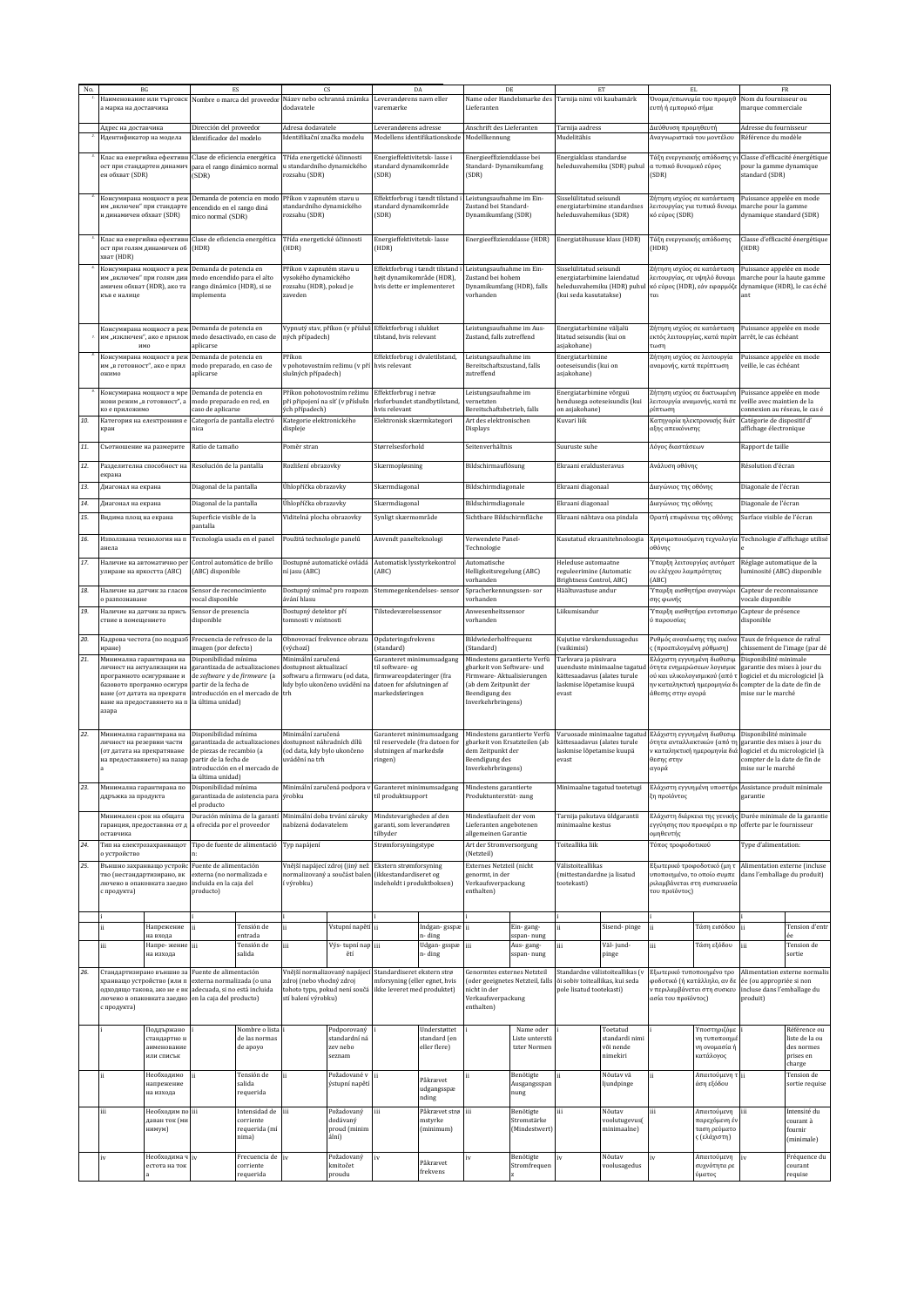|     | HR                                                          |                                                                                                |                                                                                                 | IT                                                                                      | LV                                                       |                                                             | LT                                                             |                                 | HU                                                                                          |                                                       | MT                                                             |                                                                                     | NL                                                                           |                                 | PL                                                       |                               |                                        |                          |                                         |                |  |
|-----|-------------------------------------------------------------|------------------------------------------------------------------------------------------------|-------------------------------------------------------------------------------------------------|-----------------------------------------------------------------------------------------|----------------------------------------------------------|-------------------------------------------------------------|----------------------------------------------------------------|---------------------------------|---------------------------------------------------------------------------------------------|-------------------------------------------------------|----------------------------------------------------------------|-------------------------------------------------------------------------------------|------------------------------------------------------------------------------|---------------------------------|----------------------------------------------------------|-------------------------------|----------------------------------------|--------------------------|-----------------------------------------|----------------|--|
|     |                                                             | lme ili zaštitni znak dobavljač                                                                | Marchio o nome del fornitore                                                                    |                                                                                         | Piegādātāja nosaukums vai                                |                                                             | Tiekėjo pavadinimas arba                                       |                                 | A szállító neve vagy védjegye                                                               |                                                       | Isem il-fornitur jew                                           |                                                                                     | Naam van de leverancier of                                                   |                                 | Nazwa dostawcy lub znak                                  |                               |                                        |                          |                                         |                |  |
|     |                                                             |                                                                                                |                                                                                                 | preču zīme                                                                              |                                                          |                                                             | prekės ženklas                                                 |                                 |                                                                                             |                                                       | l-marka kummerčjali tieghu                                     |                                                                                     | het handelsmerk                                                              |                                 | owarowy.                                                 |                               |                                        |                          |                                         |                |  |
|     | Adresa dobavljača                                           |                                                                                                |                                                                                                 |                                                                                         |                                                          | Indirizzo del fornitore                                     |                                                                |                                 |                                                                                             | Piegādātāja nosaukums vai                             |                                                                | Tiekėjo adresas                                                                     |                                                                              | A szállító címe                 |                                                          | Indirizz tal-fornitur         |                                        | Adres van de leverancier |                                         | Adres dostawcy |  |
|     | Identifikacijska oznaka                                     |                                                                                                |                                                                                                 |                                                                                         |                                                          | dentificativo del modello                                   |                                                                | preču zīme                      |                                                                                             | Piegādātāja nosaukums vai                             |                                                                | Modelio žymuo                                                                       |                                                                              | Modellazonosító                 | dentifikatur tal-mudell                                  |                               | Typeaanduiding                         |                          | Identyfikator modelu                    |                |  |
|     | modela                                                      |                                                                                                |                                                                                                 |                                                                                         |                                                          |                                                             |                                                                |                                 |                                                                                             | preču zīme                                            |                                                                |                                                                                     |                                                                              |                                 |                                                          |                               |                                        |                          |                                         |                |  |
|     | Razred energetske uč<br>inkovitosti za standardni           |                                                                                                |                                                                                                 | per la gamma dinamica                                                                   |                                                          |                                                             |                                                                | Classe di efficienza energetica |                                                                                             | Piegādātāja nosaukums vai                             | Energijos vartojimo<br>efektyvumo klasė veikiant               |                                                                                     | Energiahatékonysági osztály<br>szabványos dinamikatartomá                    |                                 | Klassi tal-effičjenza enerģetika<br>ghall-Medda Dinamika |                               | Energie- efficiëntieklasse voor<br>SDR |                          | Klasa efektywności<br>energetycznej dla |                |  |
|     | dinamički raspon (SDR)                                      |                                                                                                | standard (SDR)                                                                                  |                                                                                         |                                                          |                                                             |                                                                | standartinės dinaminės srities  | ny (SDR) esetében                                                                           |                                                       | standard (SDR)                                                 |                                                                                     |                                                                              |                                 | standardowego zakresu                                    |                               |                                        |                          |                                         |                |  |
|     |                                                             |                                                                                                |                                                                                                 |                                                                                         |                                                          |                                                             | (SDR) veiksena                                                 |                                 |                                                                                             |                                                       |                                                                |                                                                                     |                                                                              |                                 | dynamicznego (SDR)                                       |                               |                                        |                          |                                         |                |  |
|     | Snaga u uključenom stanju za<br>standardni dinamički raspon |                                                                                                | Potenza assorbita in modo                                                                       | acceso per la gamma dinamica                                                            | Piegādātāja nosaukums vai<br>preču zīme                  |                                                             | ļjungties veiksenos galios                                     | poreikis veikiant standartinės  | Bekapcsolt üzemmód<br>energiaigénye szabványos                                              |                                                       | Domanda ghall- enerģija fil-                                   | modalità mixghul ghall-Medda                                                        | Opgenomen vermogen in de<br>gebruiksstand voor SDR                           |                                 | Pobór mocy w trybie włą<br>czenia dla standardowego      |                               |                                        |                          |                                         |                |  |
|     | (SDR)                                                       |                                                                                                | standard (SDR)                                                                                  |                                                                                         |                                                          |                                                             | dinaminės srities (SDR)                                        |                                 |                                                                                             | dinamikatartományban (SDR)                            | Dinamika Standard (SDR)                                        |                                                                                     |                                                                              |                                 |                                                          | zakresu dynamicznego (SDR)    |                                        |                          |                                         |                |  |
|     |                                                             |                                                                                                |                                                                                                 | Classe di efficienza energetica<br>Energoefektivitätes klase                            |                                                          |                                                             | veiksena                                                       |                                 |                                                                                             |                                                       |                                                                |                                                                                     |                                                                              |                                 |                                                          |                               |                                        |                          |                                         |                |  |
|     | Razred energetske uč<br>inkovitosti (HDR)                   |                                                                                                |                                                                                                 | per la gamma dinamica ampia                                                             | (HDR)                                                    |                                                             | Energijos vartojimo<br>efektyvumo klasė (HDR)                  |                                 | Energiahatékonysági osztály<br>(HDR)                                                        |                                                       | (HDR)                                                          | Klassi tal-effičjenza enerģetika                                                    | Energie- efficiëntieklasse<br>(HDR)                                          |                                 | Klasa efektywności<br>energetycznej (HDR)                |                               |                                        |                          |                                         |                |  |
|     |                                                             |                                                                                                | (HDR)                                                                                           |                                                                                         |                                                          |                                                             |                                                                |                                 |                                                                                             |                                                       |                                                                |                                                                                     |                                                                              |                                 |                                                          |                               |                                        |                          |                                         |                |  |
|     | Snaga u uključenom stanju za<br>veliki dinamički raspon     |                                                                                                | Potenza assorbita in modo                                                                       | acceso per la gamma dinamica                                                            | plašā dinamiskajā diapazonā                              | Aktīvā režīmā pieprasītā jauda                              | ljungties veiksenos galios<br>poreikis veikiant didelės        |                                 | Bekapcsolt üzemmód<br>energiaigénye nagy                                                    |                                                       | Domanda ghall- enerģija fil-                                   | modalità mixghul ghall-Medda                                                        | Opgenomen vermogen in de<br>gebruiksstand in HDR-modus                       |                                 | Pobór mocy w trybie włą                                  | czenia dla szerokiego zakresu |                                        |                          |                                         |                |  |
|     | (HDR), ako se primjenjuje.                                  |                                                                                                | ampia (HDR), se pertinente                                                                      |                                                                                         | (HDR), ja ir                                             |                                                             | dinaminės srities (HDR)                                        |                                 | dinamikatartomány (HDR)                                                                     |                                                       |                                                                | Dinamika Qawwija (HDR), jekk indien geïmplementeerd                                 |                                                                              |                                 | dynamicznego (HDR), w                                    |                               |                                        |                          |                                         |                |  |
|     |                                                             |                                                                                                |                                                                                                 |                                                                                         |                                                          |                                                             | veiksena, jeigu ji įdiegta                                     |                                 | megléte esetén                                                                              |                                                       | implimentat                                                    |                                                                                     |                                                                              |                                 | przypadku gdy jest<br>realizowany.                       |                               |                                        |                          |                                         |                |  |
|     |                                                             |                                                                                                |                                                                                                 |                                                                                         |                                                          |                                                             |                                                                |                                 |                                                                                             |                                                       |                                                                |                                                                                     |                                                                              |                                 |                                                          |                               |                                        |                          |                                         |                |  |
|     | Snaga u isključenom stanju,                                 |                                                                                                | Potenza assorbita in modo<br>spento, se applicabile                                             |                                                                                         |                                                          | Pieprasītā jauda izslēgtā režīm Išjungties veiksenos galios | poreikis, jei taikytina                                        |                                 | Energiaigény kikapcsolt ü<br>zemmódban (adott esetben)                                      |                                                       | Domanda ghall- enerģija fil-                                   | modalità mitfi, jekk applikabbl                                                     | Opgenomen vermogen in<br>uitstand, indien van                                |                                 | Pobór mocy w trybie wyłą<br>czenia                       |                               |                                        |                          |                                         |                |  |
|     | ako je primjenjivo                                          |                                                                                                |                                                                                                 |                                                                                         | ā, ja piemēro                                            |                                                             |                                                                |                                 |                                                                                             |                                                       |                                                                |                                                                                     | toepassing                                                                   |                                 | w stosownych przypadkach.                                |                               |                                        |                          |                                         |                |  |
|     | Snaga u stanju pripravnosti,                                |                                                                                                | Potenza assorbita in modo                                                                       |                                                                                         |                                                          | Pieprasītā jauda gaidstāves re                              | Budėjimo veiksenos galios                                      |                                 | Energiaigény készenléti ü                                                                   |                                                       | Domanda ghall- enerģija fil-                                   |                                                                                     | Opgenomen vermogen in                                                        |                                 | Pobór mocy w trybie                                      |                               |                                        |                          |                                         |                |  |
|     | ako je primjenjivo                                          |                                                                                                | stand-by, se applicabile                                                                        |                                                                                         | žīmā, ja piemēro                                         |                                                             | poreikis, jei taikytina                                        |                                 | zemmódban (adott esetben)                                                                   |                                                       | modalità standby, jekk<br>applikabbli                          |                                                                                     | stand-bystand, indien van<br>toepassing                                      |                                 | czuwania,<br>v stosownych przypadkach.                   |                               |                                        |                          |                                         |                |  |
|     |                                                             |                                                                                                |                                                                                                 |                                                                                         | Pieprasītā jauda tīklierosas                             |                                                             |                                                                |                                 |                                                                                             |                                                       |                                                                |                                                                                     | Opgenomen vermogen in                                                        |                                 |                                                          |                               |                                        |                          |                                         |                |  |
|     | Snaga u umreženom stanju<br>pripravnosti, ako je            |                                                                                                | Potenza assorbita in modo                                                                       | stand-by in rete, se applicabile                                                        | gaidstāves režīmā, ja piemēro                            |                                                             | Tinklinės budėjimo veiksenos<br>galios poreikis, jei taikytina |                                 | Energiaigény hálózatvezérelt<br>készenléti üzemmódban                                       |                                                       | Domanda ghall- enerģija fil-<br>nodalità standby man-          |                                                                                     | netwerkgebonden stand-                                                       |                                 | Pobór mocy w trybie                                      | czuwania przy podłączeniu do  |                                        |                          |                                         |                |  |
|     | primjenjivo                                                 |                                                                                                |                                                                                                 |                                                                                         |                                                          |                                                             |                                                                |                                 | [adott esetben]                                                                             |                                                       | ietwerk, jekk applikabbli<br>Kategorija tal-unità tal- wiri    |                                                                                     |                                                                              | bystand, indien van toepassin   | sieci, w stosownych<br>Kategoria wyświetlacza            |                               |                                        |                          |                                         |                |  |
| 10. | Kategorija elektroničkog<br>zaslona                         |                                                                                                | Tipo di display elettronico                                                                     |                                                                                         | Elektroniskā displeja<br>kategorija                      |                                                             | Elektroninio vaizduoklio<br>kategorija                         |                                 |                                                                                             | Elektronikus kijelző kategóriá                        | elettronika                                                    |                                                                                     | Categorie elektronisch<br>beeldscherm                                        |                                 | elektronicznego                                          |                               |                                        |                          |                                         |                |  |
| 11. | Omjer veličine                                              |                                                                                                | Rapporto dimensioni                                                                             |                                                                                         | Platuma/augstuma samērs                                  |                                                             | Dydžio santykis                                                |                                 | Képarány                                                                                    |                                                       | Il-proporzjon tad-daqs                                         |                                                                                     | Beeldverhouding                                                              |                                 | Format obrazu                                            |                               |                                        |                          |                                         |                |  |
|     |                                                             |                                                                                                |                                                                                                 |                                                                                         |                                                          |                                                             |                                                                |                                 |                                                                                             |                                                       |                                                                |                                                                                     |                                                                              |                                 |                                                          |                               |                                        |                          |                                         |                |  |
| 12. | Razlučivost zaslona                                         |                                                                                                | Risoluzione dello schermo                                                                       |                                                                                         | Ekrāna izšķirtspēja                                      |                                                             | Ekrano skiriamoji geba                                         |                                 | Képernyőfelbontás                                                                           |                                                       | Riżoluzzjoni tal-iskrin                                        |                                                                                     | Schermresolutie                                                              |                                 | Rozdzielczość ekranu                                     |                               |                                        |                          |                                         |                |  |
|     |                                                             |                                                                                                |                                                                                                 |                                                                                         |                                                          |                                                             |                                                                |                                 |                                                                                             |                                                       |                                                                |                                                                                     |                                                                              |                                 |                                                          |                               |                                        |                          |                                         |                |  |
| 13. | Dijagonala zaslona                                          |                                                                                                | Diagonale dello schermo                                                                         |                                                                                         | Ekrāna izmērs pa diagonāli                               |                                                             | Ekrano įstrižainė                                              |                                 | Képátló                                                                                     |                                                       | Daqs dijagonali tal- iskrin                                    |                                                                                     | Schermdiagonaal                                                              |                                 | Przekątna ekranu                                         |                               |                                        |                          |                                         |                |  |
| 14. | Dijagonala zaslona                                          |                                                                                                | Diagonale dello schermo                                                                         |                                                                                         | Ekrāna izmērs pa diagonāli                               |                                                             | Ekrano įstrižainė                                              |                                 | Képátló                                                                                     |                                                       | Daqs dijagonali tal- iskrin                                    |                                                                                     | Schermdiagonaal                                                              |                                 | Przekątna ekranu                                         |                               |                                        |                          |                                         |                |  |
| 15. | Vidljivo područje zaslona                                   |                                                                                                | Superficie visibile dello                                                                       |                                                                                         | Ekrāna redzamais laukums                                 |                                                             | Matomas ekrano plotas                                          |                                 | Látható kijelzőfelület                                                                      |                                                       | Erja tal-iskrin vižibbli                                       |                                                                                     | Zichtbaar schermoppervlak                                                    |                                 | Widoczna powierzchnia                                    |                               |                                        |                          |                                         |                |  |
|     |                                                             |                                                                                                | schermo                                                                                         |                                                                                         |                                                          |                                                             |                                                                |                                 |                                                                                             |                                                       |                                                                |                                                                                     |                                                                              |                                 | ekranu                                                   |                               |                                        |                          |                                         |                |  |
| 16. | Tehnologija panela koja se<br>koristi                       |                                                                                                | Tecnologia del pannello                                                                         |                                                                                         | Izmantotā paneļu tehnoloģija                             |                                                             | Naudojama ekrano<br>technologija                               |                                 | Alkalmazott paneltechnológia                                                                |                                                       | It-teknoloģija użata tal- panell                               |                                                                                     | Gebruikte<br>platteschermtechnolo- gie                                       |                                 | Zastosowana technologia<br>panelu                        |                               |                                        |                          |                                         |                |  |
| 17. | Automatska regulacija                                       |                                                                                                |                                                                                                 | Controllo automatico della<br>Ir pieejama automātiska                                   |                                                          | Yra automatinio skaisčio                                    |                                                                |                                 |                                                                                             | Automatikus fényerőszabályoz Kontroll Awtomatiku tal- |                                                                | Automatische                                                                        |                                                                              | Dostępność funkcji              |                                                          |                               |                                        |                          |                                         |                |  |
|     | svjetline (ABC) je dostupna                                 |                                                                                                | luminosità (ABC) disponibile                                                                    |                                                                                         | spilgtuma regulēšana (ABC)                               |                                                             | reguliavimo (ABC) funkcija                                     |                                 | ó (ABC) rendelkezésre áll                                                                   |                                                       | Luminożità (ABC) disponibbli                                   |                                                                                     | helderheidsregeling (ABC)                                                    |                                 |                                                          | automatycznej regulacji jasno |                                        |                          |                                         |                |  |
| 18. | Senzor za prepoznavanje glasa                               |                                                                                                | Sensore di riconoscimento                                                                       |                                                                                         | Ir pieejams balss atpazīšanas                            |                                                             | Yra balso atpažinimo jutiklis                                  |                                 | Hangfelismerő érzékelő                                                                      |                                                       | Senser ta' rikonoxximent tal-vi                                |                                                                                     | beschikbaar<br>Spraakherkenningssen- sor                                     |                                 | ści (ABC)<br>Dostępność czujnika                         |                               |                                        |                          |                                         |                |  |
|     | e dostupan                                                  |                                                                                                | vocale disponibile                                                                              |                                                                                         | sensors                                                  |                                                             |                                                                |                                 | rendelkezésre áll                                                                           |                                                       | či huwa disponibbli                                            |                                                                                     | beschikbaar                                                                  |                                 | rozpoznawania mowy                                       |                               |                                        |                          |                                         |                |  |
| 19. | Senzor prisutnosti u prostoriji<br>e dostupan               |                                                                                                | Sensore di rilevamento di<br>presenza disponibile                                               |                                                                                         | Ir pieejams klātbūtnes telpā<br>sensors                  |                                                             | Yra buvimo patalpoje jutiklis                                  |                                 | elenlétérzékelő rendelkezé<br>sre áll                                                       |                                                       | Senser tal-preżenza fil- kamra<br>huwa disponibbli             |                                                                                     | Aanwezigheidssensor<br>beschikbaar                                           |                                 | Dostępność czujników obecno<br>ści                       |                               |                                        |                          |                                         |                |  |
|     |                                                             |                                                                                                |                                                                                                 |                                                                                         |                                                          |                                                             |                                                                |                                 |                                                                                             |                                                       |                                                                |                                                                                     |                                                                              |                                 | w pomieszczeniu                                          |                               |                                        |                          |                                         |                |  |
| 20. | Učestalost osvježavanja slike<br>zadana postavka)           |                                                                                                | Tasso di frequenza di                                                                           | aggiornamento dell'immagine                                                             | Attēla atsvaidzes intensitāte<br>(parastā konfigurācija) |                                                             | Vaizdo atnaujinimo dažnis<br>(nustatytasis)                    |                                 | Képfrissítési frekvencia (alapé<br>rtelmezett)                                              |                                                       | Rata ta' frekwenza tal- aġġ<br>ornament tal- immagni           |                                                                                     | Beeldverversingsfre- quentie<br>[standaard]                                  |                                 | Częstotliwość odświeżania<br>obrazu (domyślna)           |                               |                                        |                          |                                         |                |  |
| 21. | Minimalna zajamčena                                         |                                                                                                |                                                                                                 | Disponibilità minima garantita                                                          | Programmatūras un aparā                                  |                                                             | Minimalus garantuotas                                          |                                 | A szoftver- és firmware- frissí                                                             |                                                       | Disponibbiltà garantita minima                                 |                                                                                     | Minimale gegarandeerde                                                       |                                 | Minimalna gwarantowana                                   |                               |                                        |                          |                                         |                |  |
|     | ugrađenog softvera uređaja                                  | dostupnost ažuriranja softvera                                                                 | degli aggiornamenti di<br>software e firmware (dalla<br>data di fine immissione sul<br>mercato) |                                                                                         | tprogrammatūras atjauninā<br>jumu minimālā garantētā     |                                                             | programinės įrangos ir<br>programinės aparatinės į             |                                 | ések minimális garantált<br>rendelkezésre állása (a                                         |                                                       | ta' aġġornamenti tas- software<br>u tal-firmware (mid-data ta' |                                                                                     | beschikbaarheid van<br>software- en firmware-                                |                                 | dostępność aktualizacji<br>oprogramowania                |                               |                                        |                          |                                         |                |  |
|     | od datuma završetka                                         |                                                                                                |                                                                                                 |                                                                                         | pieejamība (no tirgū laišanas                            |                                                             | rangos atnaujinimų                                             |                                 |                                                                                             | forgalomba hozatal befejezésé                         | tmiem                                                          |                                                                                     | updates (vanaf de datum                                                      |                                 | i oprogramowania ukł                                     |                               |                                        |                          |                                         |                |  |
|     | stavljanja na tržište                                       |                                                                                                |                                                                                                 |                                                                                         | beigu<br>dienas)                                         |                                                             | tiekimo rinkai laikotarpio                                     | prieinamumo laikotarpis (nuo    | nek időpontjától számítva)                                                                  |                                                       | it-tqeghid fis-suq                                             |                                                                                     | waarop het in de handel<br>brengen is beëindigd)                             |                                 | adowego (od daty zakoń<br>czenia wprowadzania do         |                               |                                        |                          |                                         |                |  |
|     |                                                             |                                                                                                |                                                                                                 |                                                                                         |                                                          |                                                             | pabaigos datos)                                                |                                 |                                                                                             |                                                       |                                                                |                                                                                     |                                                                              |                                 | obrotu)                                                  |                               |                                        |                          |                                         |                |  |
|     |                                                             |                                                                                                |                                                                                                 |                                                                                         |                                                          |                                                             |                                                                |                                 |                                                                                             |                                                       |                                                                |                                                                                     |                                                                              |                                 |                                                          |                               |                                        |                          |                                         |                |  |
| 22. | Minimalna zajamčena<br>dostupnost rezervnih dijelova        |                                                                                                | dei nezzi di ricambio (dalla                                                                    |                                                                                         | Disponibilità minima garantita Rezerves dalu minimālā    |                                                             | Minimalus garantuotas                                          |                                 | atsarginių dalių prieinamumo lis garantált rendelkezėsre áll tal-ispare parts (mid-data ta' |                                                       |                                                                | A tartalék alkatrészek minimá Disponibbiltà garantita minima Minimale gegarandeerde | heschikhaarheid van                                                          |                                 | Minimalna gwarantowana                                   | dostępność części zamiennych  |                                        |                          |                                         |                |  |
|     | (od datuma završetka                                        |                                                                                                |                                                                                                 | garantētā pieejamība (no tirgū<br>data di fine immissione sul<br>laišanas beigu dienas) |                                                          |                                                             |                                                                |                                 | laikotarpis (nuo tiekimo rinkai ása (a forgalomba hozatal                                   |                                                       | tmiem                                                          |                                                                                     | reserveonderdelen (vanaf de                                                  |                                 | (od daty zakończenia                                     |                               |                                        |                          |                                         |                |  |
|     | tavljanja na tržište)                                       |                                                                                                | nercato]                                                                                        |                                                                                         |                                                          |                                                             | aikotarpio pabaigos datos)                                     |                                 | befejezésének időpontjától s:<br>mítva)                                                     |                                                       | t-tqeghid fis-suq]                                             |                                                                                     | atum waarop het in de<br>handel brengen is beëindigd)                        |                                 | vnrowadzania do obr                                      |                               |                                        |                          |                                         |                |  |
|     |                                                             |                                                                                                |                                                                                                 |                                                                                         |                                                          |                                                             |                                                                |                                 |                                                                                             |                                                       |                                                                |                                                                                     |                                                                              |                                 |                                                          |                               |                                        |                          |                                         |                |  |
| 23. | za proizvod                                                 |                                                                                                |                                                                                                 | Minimalna zajamčena podrška Assistenza tecnica minima<br>garantita per il prodotto      |                                                          | Minimālais garantētais raž<br>ojumu atbalsts                | Minimalus garantuotas su<br>gaminiu susijusios pagalbos        |                                 | Garantált terméktámogatás<br>minimális időtartama                                           |                                                       | prodott                                                        |                                                                                     | Appogg garantit minimu ghall- Minimale gegarandeerde<br>productondersteuning |                                 | Minimalne gwarantowane<br>serwisowanie produktu          |                               |                                        |                          |                                         |                |  |
|     |                                                             |                                                                                                |                                                                                                 |                                                                                         |                                                          |                                                             |                                                                |                                 | teikimo laikotarpis (-) (-)                                                                 |                                                       |                                                                |                                                                                     |                                                                              |                                 |                                                          |                               |                                        |                          |                                         |                |  |
|     | Minimalno trajanje općeg<br>jamstva koje nudi dobavljač     |                                                                                                |                                                                                                 | Durata minima della garanzia<br>generale offerta dal                                    |                                                          | Piegādātāja piedāvātās vispār                               | Minimali tiekėjo suteiktos<br>bendrosios garantijos trukmė     |                                 | jótállás minimális időtartama                                                               | A szállító által vállalt általános                    | Id-durata minima tal-                                          | garanzija ģenerali offruta mill-                                                    | Minimumduur van de door de<br>leverancier geboden                            |                                 | Minimalny okres ogólnej<br>gwarancji oferowanej przez    |                               |                                        |                          |                                         |                |  |
|     |                                                             |                                                                                                | fornitore (2) (2)                                                                               |                                                                                         | ējās garantijas minimālais<br>ilgums                     |                                                             |                                                                |                                 |                                                                                             |                                                       | ornitur                                                        |                                                                                     | algemene garantie ( <sup>2</sup> ) ( <sup>2</sup> )                          |                                 | dostawcę                                                 |                               |                                        |                          |                                         |                |  |
| 24. | Vrsta napajanja                                             |                                                                                                | Tipo di alimentatore                                                                            |                                                                                         | Barošanas avota tips                                     |                                                             | Maitinimo šaltinio tipas                                       |                                 | A tápegység típusa                                                                          |                                                       |                                                                | lip ta' provvista tal- elettriku                                                    | Type voeding                                                                 |                                 | Typ zasilacza:                                           |                               |                                        |                          |                                         |                |  |
| 25. | Vanjsko napajanje (priloženo                                |                                                                                                | Alimentatore esterno (non                                                                       |                                                                                         |                                                          |                                                             | Ārējais barošanas avots                                        |                                 | Išorinis maitinimo šaltinis                                                                 |                                                       | Külső tápegység (nem szabvá                                    |                                                                                     |                                                                              | Provvista tal-elettriku esterna | Externe voeding (niet-                                   |                               | Zasilacz zewnętrzny                    |                          |                                         |                |  |
|     | uz proizvod, nije normirano)                                |                                                                                                | standardizzato e incluso nell'                                                                  |                                                                                         | žojuma komplektācijā)                                    | (nestandartizēts un iekļauts ra                             | (nestandartizuotas, įdėtas į<br>gaminio dėžę)                  |                                 | álható)                                                                                     | nyos, és a termékdobozban tal                         | a fil-kaxxa tal-prodott)                                       | (mhux standardizzata u inkluż                                                       | gestandaardiseerd en in de<br>doos van het product                           |                                 | (nieznormalizowany i                                     | dostarczony w opakowaniu z    |                                        |                          |                                         |                |  |
|     |                                                             |                                                                                                | imballaggio del prodotto)                                                                       |                                                                                         |                                                          |                                                             |                                                                |                                 |                                                                                             |                                                       |                                                                |                                                                                     | meegeleverd)                                                                 |                                 | produktem)                                               |                               |                                        |                          |                                         |                |  |
|     |                                                             |                                                                                                |                                                                                                 |                                                                                         |                                                          |                                                             |                                                                |                                 |                                                                                             |                                                       |                                                                |                                                                                     |                                                                              |                                 |                                                          |                               |                                        |                          |                                         |                |  |
|     |                                                             |                                                                                                |                                                                                                 |                                                                                         |                                                          |                                                             |                                                                |                                 |                                                                                             | Beme- neti                                            | ii                                                             |                                                                                     |                                                                              |                                 |                                                          |                               |                                        |                          |                                         |                |  |
|     |                                                             | Ulazni napon                                                                                   |                                                                                                 | Ten- sione d'<br>in-gresso                                                              | ii                                                       | leejas sprie-<br>gums                                       | ii                                                             | lėjimo įtampa                   | ii                                                                                          | feszült- ség                                          |                                                                | Vultaģģ tal-<br>input                                                               | ii                                                                           | Voe-dings-<br>span-ning         |                                                          | Napię- cie wej<br>ś- ciowe    |                                        |                          |                                         |                |  |
|     | iii                                                         | Izlazni napon                                                                                  | iii                                                                                             | Ten-sione di<br>uscita                                                                  | iii                                                      | Izejas sprie-<br>gums                                       | iii                                                            | Išėjimo į<br>tampa              | iii                                                                                         | Kime- neti fesz iii<br>ült- ség                       |                                                                | Vultağğ tal-<br>output                                                              | iii                                                                          | Uit-gang-<br>sspan-ning         | iii                                                      | Napię- cie wyj<br>ś- ciowe    |                                        |                          |                                         |                |  |
| 26. | Vanjsko normirano napajanje                                 |                                                                                                | Alimentatore esterno                                                                            |                                                                                         | Standartizēts ārējais baroš                              |                                                             | Išorinis standartizuotas                                       |                                 | Szabványos külső tápegység                                                                  |                                                       |                                                                | Provvista tal-elettriku esterna                                                     | Externe gestandaardiseerde                                                   |                                 | Znormalizowany zasilacz                                  |                               |                                        |                          |                                         |                |  |
|     | (ako nije priloženo uz                                      |                                                                                                | standardizzato (o                                                                               |                                                                                         | anas avots (vai atbilstošs, ja<br>nav iekļauts ražojuma  |                                                             | maitinimo šaltinis (arba<br>tinkamas, jei neįdėtas į           |                                 | (vagy annak megfelelő, ha a<br>termékdoboznak nem része)                                    |                                                       | standardizzata (jew wahda                                      |                                                                                     | voeding (of geschikte indien<br>niet in de doos van het                      |                                 | zewnętrzny (lub odpowiedni<br>zasilacz, jeżeli nie jest  |                               |                                        |                          |                                         |                |  |
|     | napajanje)                                                  | proizvod, drugo odgovarajuće<br>alimentatore esterno adatto se<br>non incluso nell'imballaggio |                                                                                                 | komplektācijā)                                                                          |                                                          |                                                             | gaminio dėžę)                                                  |                                 |                                                                                             |                                                       | xierqa jekk mhux inkluža fil-<br>kaxxa tal-prodott)            |                                                                                     | product meegeleverd)                                                         |                                 |                                                          | dostarczony w opakowaniu z    |                                        |                          |                                         |                |  |
|     |                                                             |                                                                                                | del prodotto)                                                                                   |                                                                                         |                                                          |                                                             |                                                                |                                 |                                                                                             |                                                       |                                                                |                                                                                     |                                                                              | produktem)                      |                                                          |                               |                                        |                          |                                         |                |  |
|     |                                                             | Podržani                                                                                       |                                                                                                 | Indicazione                                                                             |                                                          | Atbalstītā                                                  |                                                                | Palaikomas                      |                                                                                             | Támogatott                                            |                                                                | sem standard                                                                        |                                                                              | Ondersteunde                    |                                                          | Wykaz lub                     |                                        |                          |                                         |                |  |
|     |                                                             | standardni<br>naziv ili popis                                                                  |                                                                                                 | della o delle<br>norme                                                                  |                                                          | standarta<br>nosaukums                                      |                                                                | standartinis<br>pavadinimas     |                                                                                             | szabvány(ok)<br>neve                                  |                                                                | ew lista appog                                                                      |                                                                              | standaardnaa<br>m of lijst      |                                                          | tytuły obsł<br>ugiwanych      |                                        |                          |                                         |                |  |
|     |                                                             |                                                                                                |                                                                                                 | tecniche con                                                                            |                                                          | vai saraksts                                                |                                                                | arba sąrašas                    |                                                                                             |                                                       |                                                                | gata                                                                                |                                                                              |                                 |                                                          | norm                          |                                        |                          |                                         |                |  |
|     |                                                             |                                                                                                |                                                                                                 | cui l'<br>alimentatore è                                                                |                                                          |                                                             |                                                                |                                 |                                                                                             |                                                       |                                                                |                                                                                     |                                                                              |                                 |                                                          |                               |                                        |                          |                                         |                |  |
|     |                                                             |                                                                                                |                                                                                                 | compatibile                                                                             |                                                          |                                                             |                                                                |                                 |                                                                                             |                                                       |                                                                |                                                                                     |                                                                              |                                 |                                                          |                               |                                        |                          |                                         |                |  |
|     |                                                             | Potreban                                                                                       |                                                                                                 | Tensione di                                                                             |                                                          | Vajadzīgais                                                 |                                                                |                                 |                                                                                             | Előírt                                                |                                                                | Vultaģģ tal-                                                                        |                                                                              | Vereiste                        |                                                          | Wymagane                      |                                        |                          |                                         |                |  |
|     |                                                             | izlazni napon                                                                                  |                                                                                                 | uscita                                                                                  |                                                          | izejas                                                      |                                                                | Reikiama išė                    |                                                                                             | kimeneti feszü                                        |                                                                | output mehtie                                                                       |                                                                              | uitgangsspann                   |                                                          | napięcie wyjś                 |                                        |                          |                                         |                |  |
|     |                                                             |                                                                                                |                                                                                                 | necessaria                                                                              |                                                          | spriegums                                                   |                                                                | jimo įtampa                     |                                                                                             | ltség                                                 |                                                                |                                                                                     |                                                                              | in                              |                                                          | ciowe                         |                                        |                          |                                         |                |  |
|     | iii                                                         | Potrebna                                                                                       | iii                                                                                             | Intensità di                                                                            | iii                                                      | Vajadzīgais strii                                           |                                                                | Reikiama                        | iii                                                                                         | Előírt szállított jij                                 |                                                                | Kurrent                                                                             | іij                                                                          | Vereiste                        |                                                          | Wymagane nat                  |                                        |                          |                                         |                |  |
|     |                                                             | jakost struje<br>(minimalna)                                                                   |                                                                                                 | corrente<br>necessaria                                                                  |                                                          | āvas stiprums<br>(minimālais)                               |                                                                | tiekiama srov<br>(minimali)     |                                                                                             | áramerősség<br>(minimum)                              |                                                                | imwassal meh<br>tieģ                                                                |                                                                              | aangeleverde<br>stroom          |                                                          | ężenie prądu<br>(minimalne)   |                                        |                          |                                         |                |  |
|     |                                                             |                                                                                                |                                                                                                 | (min.)                                                                                  |                                                          |                                                             |                                                                |                                 |                                                                                             |                                                       |                                                                |                                                                                     |                                                                              |                                 |                                                          |                               |                                        |                          |                                         |                |  |
|     | iv                                                          | Potrebna                                                                                       | iv                                                                                              | Frequenza di                                                                            | iv                                                       | Vajadzīgā strā                                              | iv                                                             | Reikiamas                       |                                                                                             | Előírt á                                              | iv                                                             | Frekwenza tal- iv                                                                   |                                                                              | Vereiste                        |                                                          | Wymagana cz                   |                                        |                          |                                         |                |  |
|     |                                                             | frekvencija<br>struje                                                                          |                                                                                                 | corrente<br>necessaria                                                                  |                                                          | vas frekvence                                               |                                                                | srovės dažnis                   |                                                                                             | ramfrekvencia                                         |                                                                | kurrent mehtie                                                                      |                                                                              | stroomfreque<br>ntie            |                                                          | ęstotliwość pr<br>ądu         |                                        |                          |                                         |                |  |